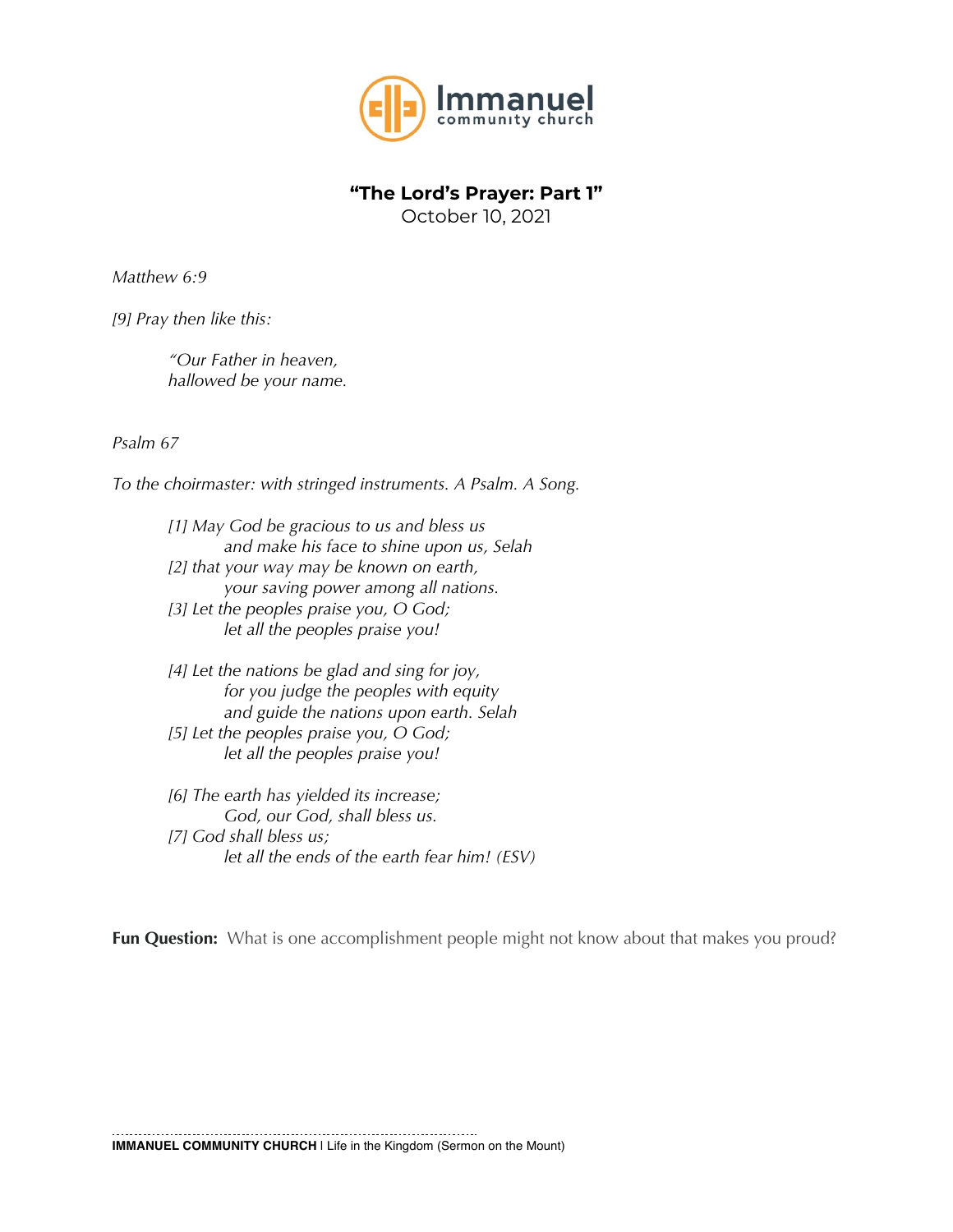1. Whether we think of Elohim or Adonai or what appears to be the more personal name Yahweh, it is nonetheless striking that God is seldom named or prayed to as Father in the Hebrew Scriptures. Images such as Yahweh as judge, or Yahweh as warrior, or Yahweh as king, are far more prevalent in the Hebrew Scriptures.

It is not until Jesus comes when he himself places the emphasis on God as Abba, a personal term of reverent endearment, kind of like Daddy, probably best rendered as "Dearest Father". Jesus never addresses God as King or Master or by other terms familiar to early Jews, but Abba.

The word *Abba* was the word Jesus regularly used to address his earthly father Joseph from the time he was a baby until Joseph's death. Everyone used the word. But it was never used of God—under any circumstances.

What term for God elicits and expresses an emotional connection with Him for you? In other words: do you have a meaningful term of endearment for God, and if so, why that reference?

- 2. What are some moments in your life when you experienced God's Fatherhood? What are reasons why his Fatherhood can even feel so foreign or absent even?
- 3. Why is it significant that the first phrase in the Lord's prayer is "Father **in heaven**"? Why is that description rather than just referring to him as "Father" important?
- 4. To "hallow" something is to make something sacred or holy; to set apart and make precious. How have you witnessed God hallow His own name (Himself) in your own life and in the lives of others?

**Deeper Study:** Read and observe Psalm 67. What are some ways this psalm expresses the character of God as told in Matthew 6:9?